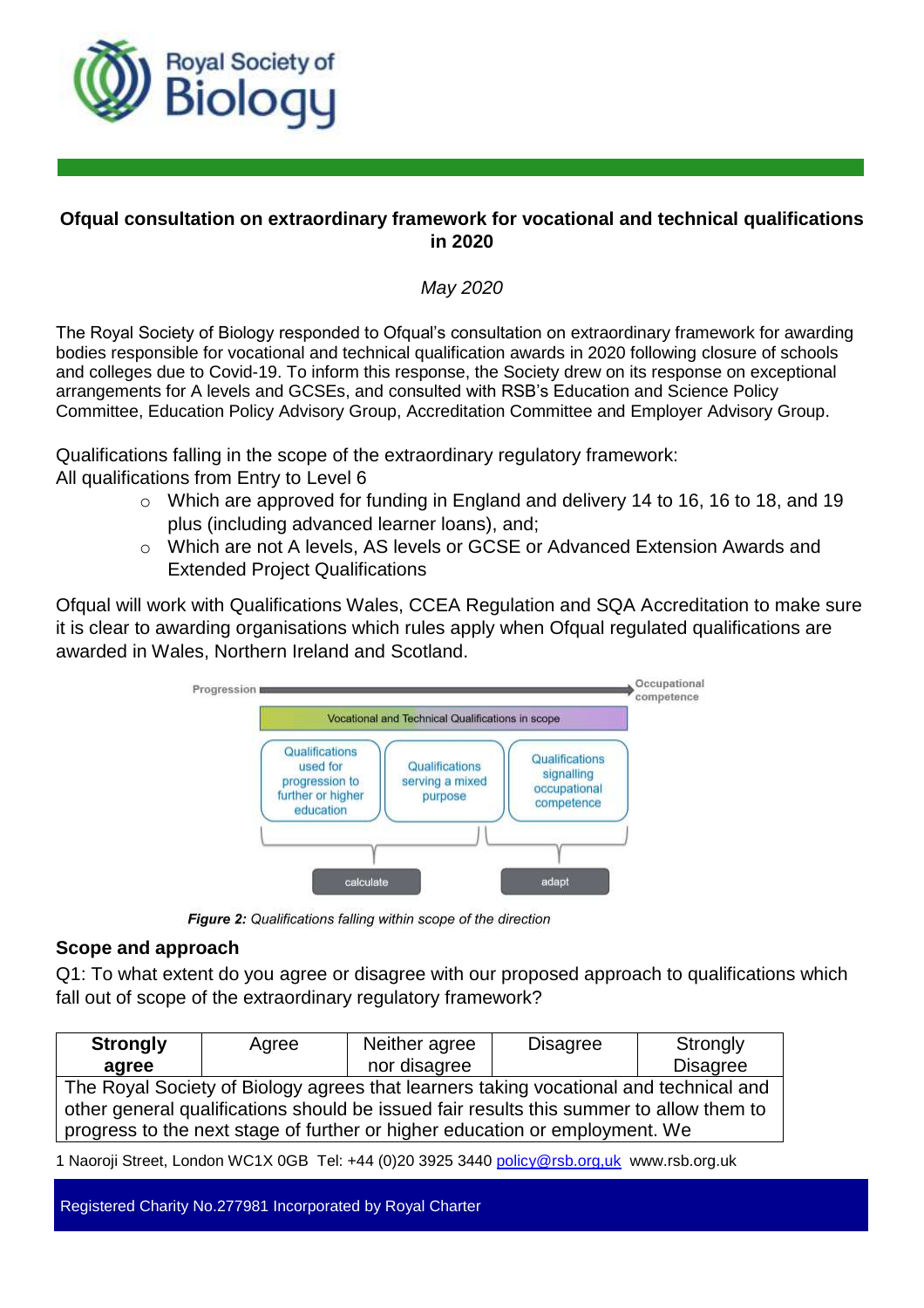

recognise the challenges if seeking an approach that fits all vocational and technical qualifications, particularly where qualifications require an assessment of occupational competence.

Q2: To what extent do you agree or disagree with our proposed approach to determining to which learners the extraordinary regulatory framework applies?

| <b>Strongly</b>                                                                          | Agree                                                                                 | Neither agree | <b>Disagree</b>                                                                     | Strongly        |
|------------------------------------------------------------------------------------------|---------------------------------------------------------------------------------------|---------------|-------------------------------------------------------------------------------------|-----------------|
| agree                                                                                    |                                                                                       | nor disagree  |                                                                                     | <b>Disagree</b> |
|                                                                                          |                                                                                       |               | The Royal Society of Biology agrees with the approach taken given the complexity of |                 |
|                                                                                          | students completing courses over longer periods, options to certificate early, nested |               |                                                                                     |                 |
| nature of some qualifications, and avoiding disruption to the following year of teaching |                                                                                       |               |                                                                                     |                 |
| by not requiring practical or portfolio assessments over a number of weeks, and          |                                                                                       |               |                                                                                     |                 |
| recognises that technical and vocational qualifications have significant differences to  |                                                                                       |               |                                                                                     |                 |
| the GCSE and A level qualifications which are usually taken at 16 and 19.                |                                                                                       |               |                                                                                     |                 |

Q3: To what extent do you agree or disagree with the balance we are proposing to strike across the 3 elements of: delegation to awarding organisations, flexibility, and consistency?

| Strongly agree | Agree | Neither agree<br>nor disagree | <b>Disagree</b> | Strongly<br><b>Disagree</b> |
|----------------|-------|-------------------------------|-----------------|-----------------------------|
|                |       |                               |                 |                             |

Q4: To what extent do you agree or disagree with the key principles we have set out?

| Strongly agree | Agree | Neither agree<br>nor disagree | <b>Disagree</b> | Strongly<br><b>Disagree</b> |
|----------------|-------|-------------------------------|-----------------|-----------------------------|
|                |       |                               |                 |                             |

Q5: To what extent do you agree or disagree with our proposal to allow awarding organisations to deliver their qualifications as normal where they are able to?

| Strongly agree | Agree | Neither agree<br>nor disagree | <b>Disagree</b> | Strongly<br><b>Disagree</b> |
|----------------|-------|-------------------------------|-----------------|-----------------------------|
|                |       |                               |                 |                             |

Q6: To what extent do you agree or disagree with our proposed approaches for the different categories of qualifications?

| Strongly agree                                                                                                                                                           | Agree | Neither agree | <b>Disagree</b> | Strongly        |
|--------------------------------------------------------------------------------------------------------------------------------------------------------------------------|-------|---------------|-----------------|-----------------|
|                                                                                                                                                                          |       | nor disagree  |                 | <b>Disagree</b> |
| The Royal Society of Biology agrees that, for consistency, qualifications used for                                                                                       |       |               |                 |                 |
| progression to further or higher education should be treated in the same was as                                                                                          |       |               |                 |                 |
| GCSEs and A levels. We have responded to Ofqual's separate consultation on the                                                                                           |       |               |                 |                 |
| exceptional arrangements for these qualifications and would draw attention to points<br>made in that response; and will refer to this throughout the following response. |       |               |                 |                 |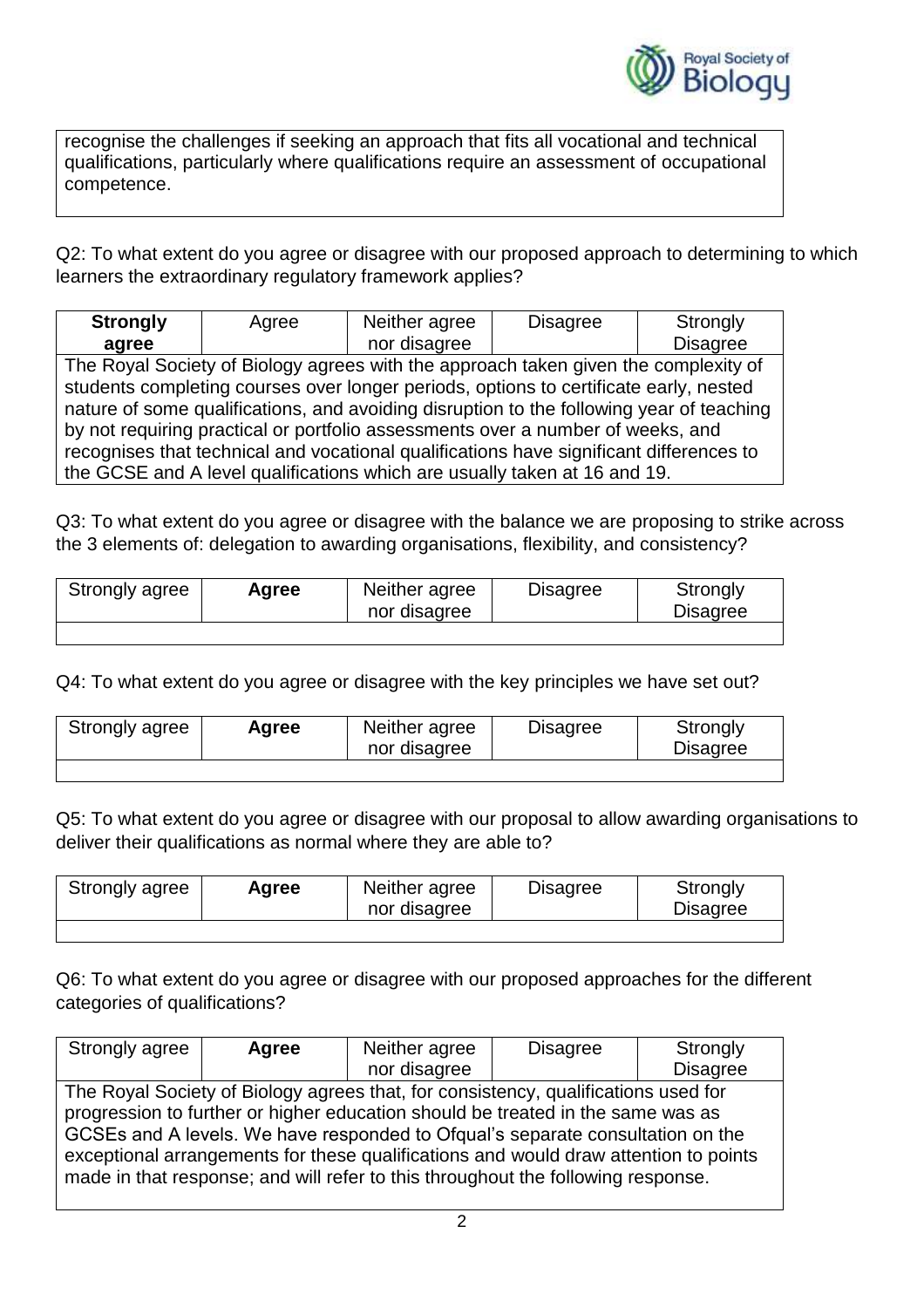

The Royal Society of Biology notes the importance of ensuring standards set by professional bodies are met in awarding qualifications that signal professional competence. Where all competencies have not yet been met, or an adapted assessment is unavailable as may be the case in technical qualifications in the sciences, every effort should be made to ensure that the student can progress.

The Royal Society of Biology recommends that employers, professional bodies and regulating bodies are consulted on the final approach proposed by awarding bodies for each qualification that requires professional competency to be assessed.

Q7: To what extent do you agree or disagree with the aims of our proposed approach to calculating results?

| Strongly agree | Agree | Neither agree | <b>Disagree</b> | Strongly        |
|----------------|-------|---------------|-----------------|-----------------|
|                |       | nor disagree  |                 | <b>Disagree</b> |

The Royal Society of Biology supports the proposed aims of providing calculated results and welcomes confidence in teachers' professional judgement, combined with other evidence to arrive at a calculated grade.

Guidance should be provided by awarding bodies to ensure historical data on qualification functioning and centre outcomes does not detrimentally impact individual students. It is well known that different cohorts do not have the same distribution of ability. Care needs to be taken to ensure that comparisons of grades are made over a number of years, not simply the cohort from the previous academic year within an institution.

The Royal Society of Biology recognises the many factors that can influence historic data, for example:

- Cohorts may vary drastically in terms of size, attainment and demography.

- Individual centres may have made significant changes to their curriculum to improve cohort attainment.

- Current Year 13 are the first students to have experience the new GCSE specifications and 9 to 1 grading system. Their experience and GCSE results will be significantly different to that of previous A level cohorts.

The Royal Society of Biology recommends:

Guidance should be provided for further and higher education providers and employers: Clear, concise and easy to access communications on the approach taken for this cohort will be crucial to help them understand what the grades mean and the way that they have been calculated. Detailed memory of the arrangements will be short-lived, while future employers are likely to remember that things were different this year.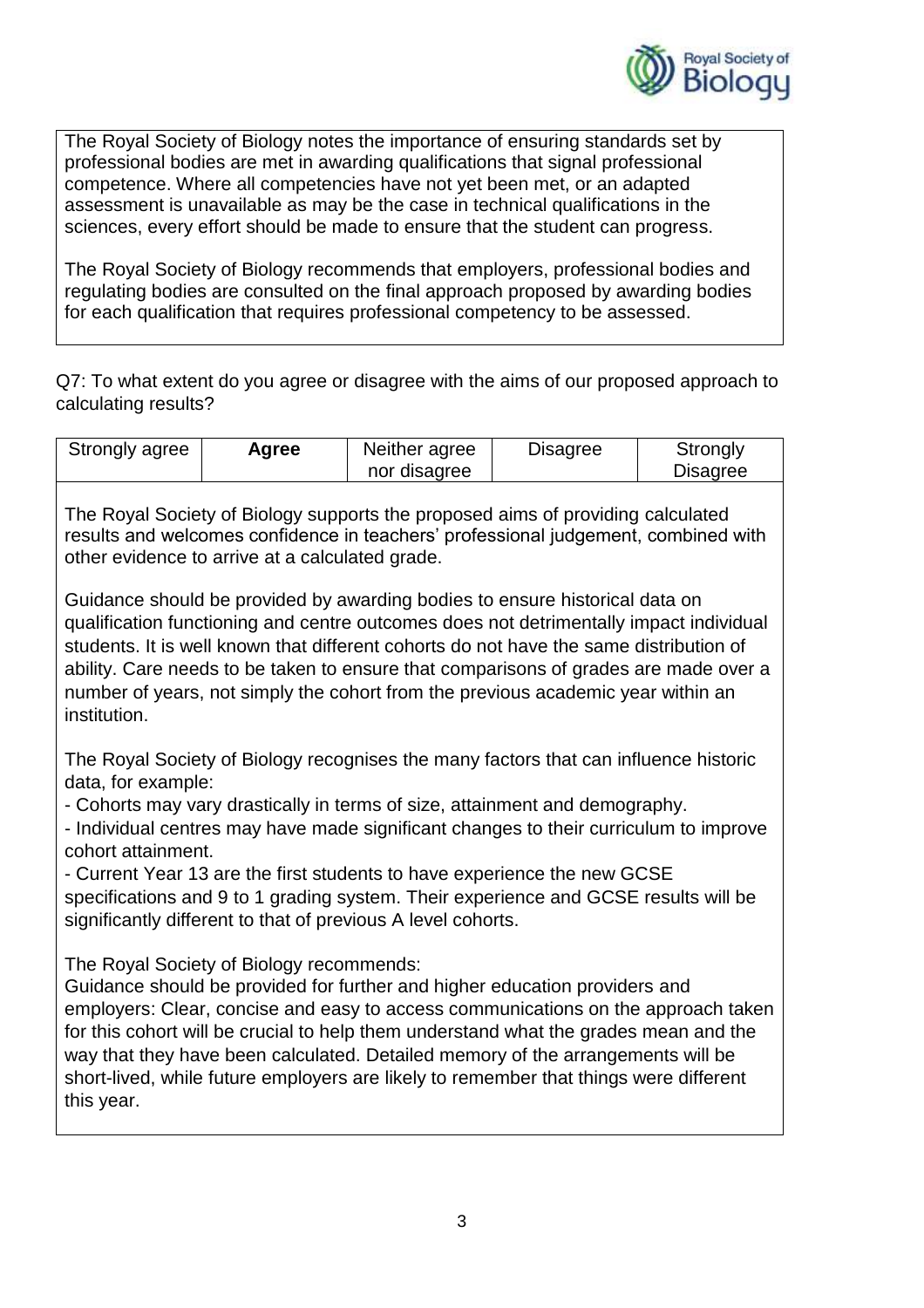

Q8: To what extent do you agree or disagree with our proposal that the minimum evidential threshold is that any approach to providing calculated results needs to be based upon at least one source of trusted evidence along with a sufficiently robust basis for quality assurance?

| Strongly agree                                                                         | Agree | Neither agree                                                | <b>Disagree</b> | Strongly        |
|----------------------------------------------------------------------------------------|-------|--------------------------------------------------------------|-----------------|-----------------|
|                                                                                        |       | nor disagree                                                 |                 | <b>Disagree</b> |
| If students were on track in completing competencies in their course, and are not      |       |                                                              |                 |                 |
| required to meet any further levels of occupational or professional competency before  |       |                                                              |                 |                 |
| certification, we believe they should be awarded a calculated result and qualification |       |                                                              |                 |                 |
| as if they had no disruption. The Royal Society of Biology feels this would be in line |       |                                                              |                 |                 |
|                                                                                        |       | with the approach taken for GCSE and A level qualifications. |                 |                 |

Q9: Do you have any comments on the approach to providing learners with calculated results?

Q10: To what extent do you agree or disagree with our proposed approach to the adaptation of assessments?

| Strongly agree | Agree | Neither agree<br>nor disagree | <b>Disagree</b> | Strongly<br><b>Disagree</b> |
|----------------|-------|-------------------------------|-----------------|-----------------------------|
|                |       |                               |                 |                             |

Q11: To what extent do you agree or disagree that delaying or re-scheduling assessments should be the option of last resort?

| Strongly agree | Agree | Neither agree | <b>Disagree</b> | Strongly        |
|----------------|-------|---------------|-----------------|-----------------|
|                |       | nor disagree  |                 | <b>Disagree</b> |
|                |       |               |                 |                 |

Q12: To what extent do you agree or disagree with our proposals around decision-making and record keeping?

| Strongly agree | Agree | Neither agree<br>nor disagree | <b>Disagree</b> | Strongly<br><b>Disagree</b> |
|----------------|-------|-------------------------------|-----------------|-----------------------------|
|                |       |                               |                 |                             |

Q13: To what extent do you agree or disagree with our proposed approach to oversight of awarding organisations?

| Strongly agree | Agree | Neither agree<br>nor disagree | <b>Disagree</b> | Strongly<br><b>Disagree</b> |
|----------------|-------|-------------------------------|-----------------|-----------------------------|
|                |       |                               |                 |                             |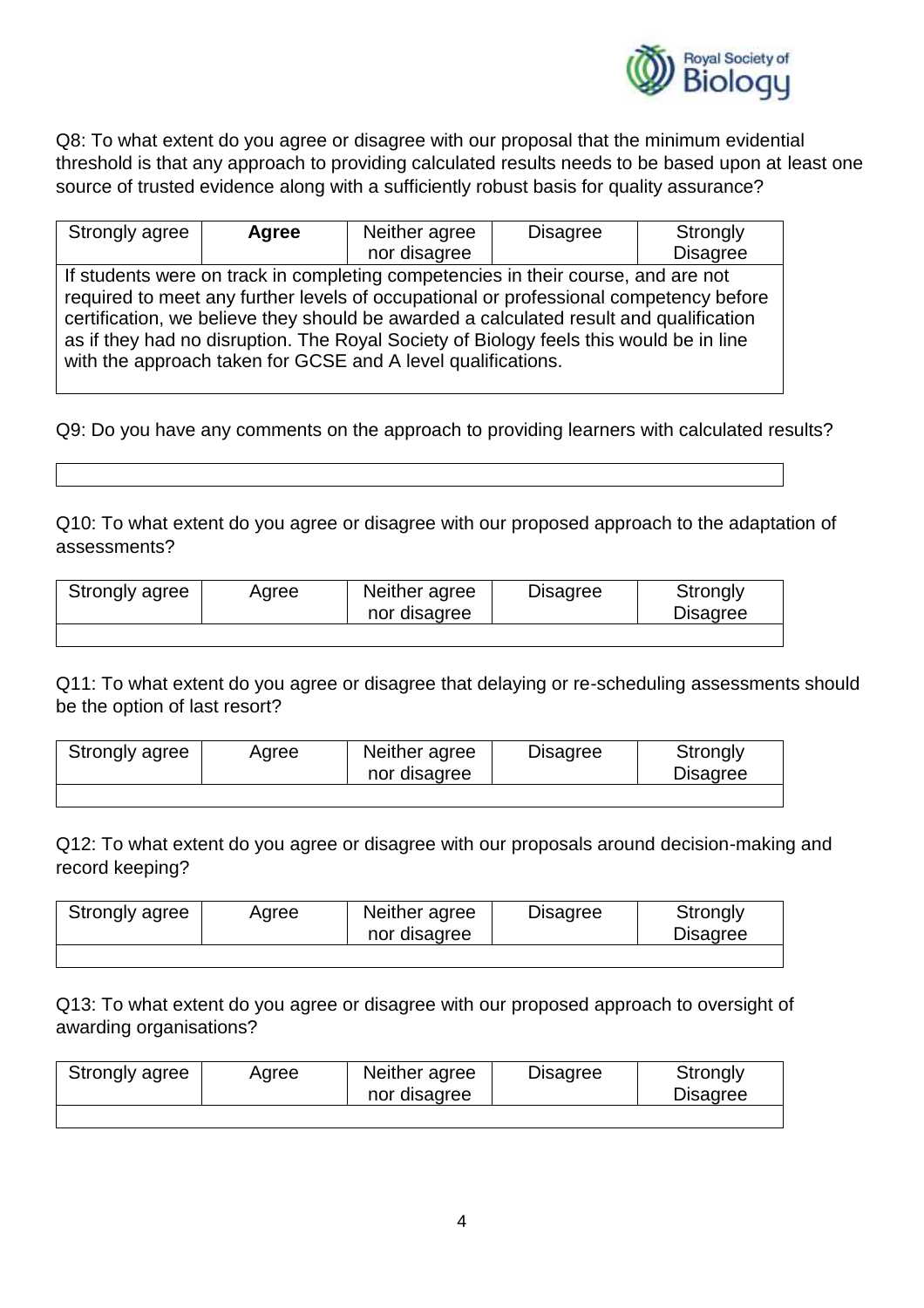

Q14: To what extent do you agree or disagree with our proposed position on the delivery of an assessment opportunity to learners in autumn 2020?

| Strongly agree                                                                                                                                                                                                                                                                                                                                                                                                                                                                                                                                                                                                                                                                                                                                                               | Agree | <b>Neither agree</b><br>nor disagree | <b>Disagree</b> | Strongly<br><b>Disagree</b> |  |  |
|------------------------------------------------------------------------------------------------------------------------------------------------------------------------------------------------------------------------------------------------------------------------------------------------------------------------------------------------------------------------------------------------------------------------------------------------------------------------------------------------------------------------------------------------------------------------------------------------------------------------------------------------------------------------------------------------------------------------------------------------------------------------------|-------|--------------------------------------|-----------------|-----------------------------|--|--|
| As in the Royal Society of Biology's response on exceptional arrangements for<br>GCSEs and A levels, the Royal Society of Biology feels that careful consideration<br>should be taken as to whether an unprecedented autumn exam series should go<br>ahead. The inclusion of an autumn assessment opportunity may impact teaching time<br>the following year, require late admission to be permissible for courses students<br>would normally progress onto, or increased rates of deferral to 2021/22.<br>The House of Commons briefing paper (link below) states that Universities are<br>already concerned about an increased number of students deferring their places in<br>2020/21, and suggest that alterations to the timing of admission cycles may be<br>required. |       |                                      |                 |                             |  |  |
| RSB response on exceptional arrangements for GCSEs and A levels (2020)<br>http://www.rsb.org.uk/images/RSB_Ofqual_response_A_level_and_GCSE_exceptional_arran<br>gements.pdf                                                                                                                                                                                                                                                                                                                                                                                                                                                                                                                                                                                                 |       |                                      |                 |                             |  |  |
| House of Commons briefing paper (2020) Coronavirus: implications for the higher and<br>further education sectors in England<br>https://commonslibrary.parliament.uk/research-briefings/cbp-8893/                                                                                                                                                                                                                                                                                                                                                                                                                                                                                                                                                                             |       |                                      |                 |                             |  |  |

Q15: To what extent do you agree or disagree with our proposed approach to appeals?

| Strongly agree | Agree | Neither agree<br>nor disagree | <b>Disagree</b> | Strongly<br><b>Disagree</b> |
|----------------|-------|-------------------------------|-----------------|-----------------------------|
|                |       |                               |                 |                             |

Q16: To what extent do you agree or disagree with our proposed position in relation to certificates?

| Strongly agree | Agree | Neither agree<br>nor disagree | <b>Disagree</b> | Strongly<br><b>Disagree</b> |
|----------------|-------|-------------------------------|-----------------|-----------------------------|
|                |       |                               |                 |                             |

Q17: To what extent do you agree or disagree with our proposed approach in relation to private learners?

| Strongly agree | Agree | Neither agree<br>nor disagree | <b>Disagree</b> | Strongly<br><b>Disagree</b> |
|----------------|-------|-------------------------------|-----------------|-----------------------------|
|                |       |                               |                 |                             |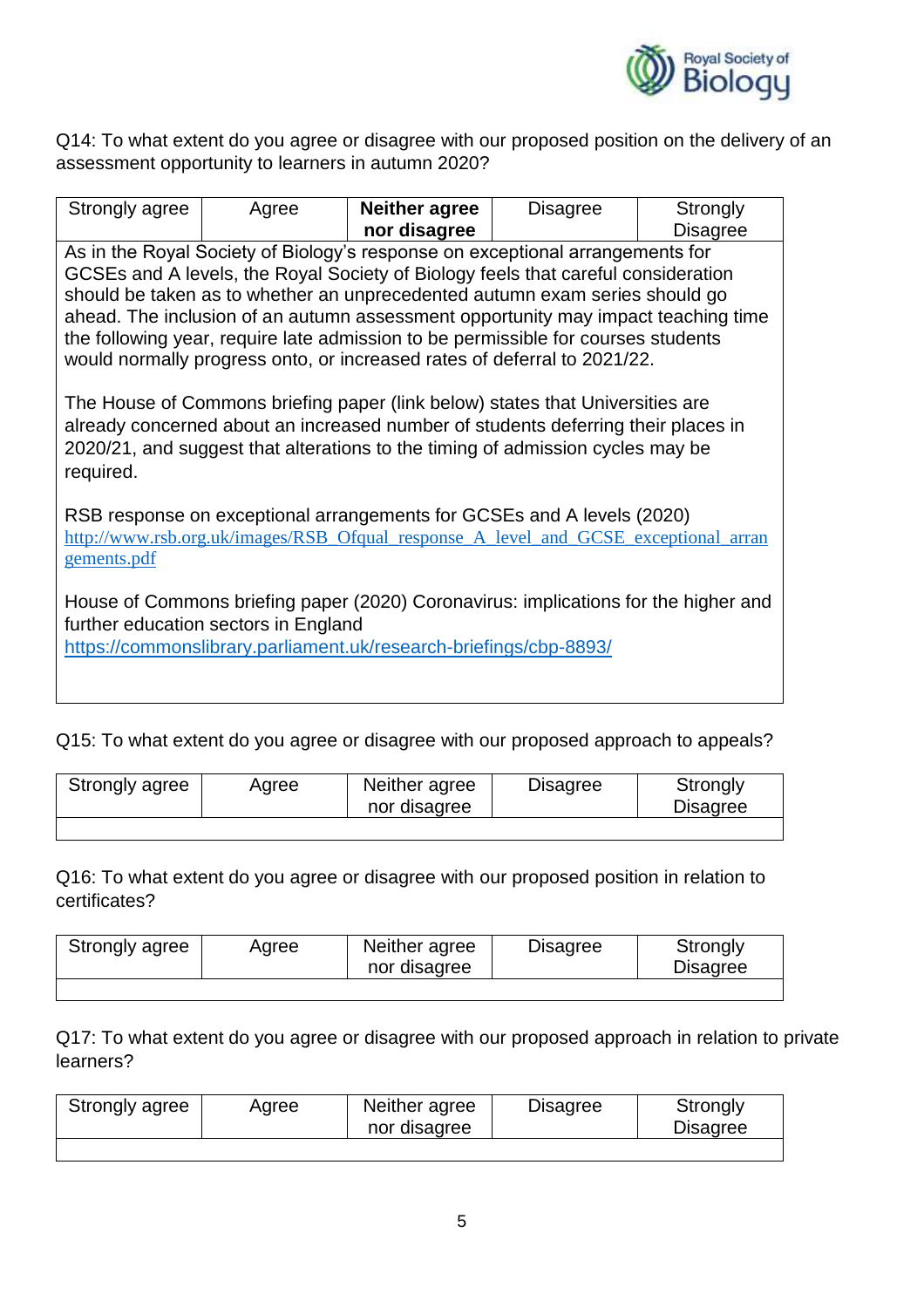

Q18: To what extent do you agree or disagree with our proposed approach in relation to learners who are not yet registered for an assessment?

| Strongly agree | Agree | Neither agree<br>nor disagree | <b>Disagree</b> | Strongly<br><b>Disagree</b> |
|----------------|-------|-------------------------------|-----------------|-----------------------------|
|                |       |                               |                 |                             |

Q19: To what extent do you agree or disagree with our intention to not require any particular approach for adapting assessments and/or issuing results to international learners?

| Strongly agree | Agree | Neither agree<br>nor disagree | <b>Disagree</b> | Strongly<br><b>Disagree</b> |
|----------------|-------|-------------------------------|-----------------|-----------------------------|
|                |       |                               |                 |                             |

Q20: Do you have any comments about our proposed position in relation to awarding organisations facing financial difficulties?

Q21: To what extent do you agree or disagree with our proposed position in relation to the issuing of results for Functional Skills qualification learners?

### **Extraordinary Regulatory Framework**

Q22: Do you have any comments on the proposed regulatory framework?

#### **Equality Impact Assessment**

Q23: Are there other potential equality impacts that we have not explored? If yes, what are they?

**Yes** No The Royal Society of Biology welcomes the suggestion that awarding organisations conduct their own equality impact assessments in considering approaches used to issue results. We recognise that Ofqual is unable at this stage to identify issues for particular groups of students due to the variety of qualifications and possible approaches for adapting or delaying assessment.

For the sciences bias affecting these groups, particularly gender, has an impact throughout formal education. Where possible, teachers providing centre judgements should be made familiar with unconscious bias issues. We would be supportive of Ofqual providing awarding bodies and providers with signposting material on unconscious bias or other equalities training.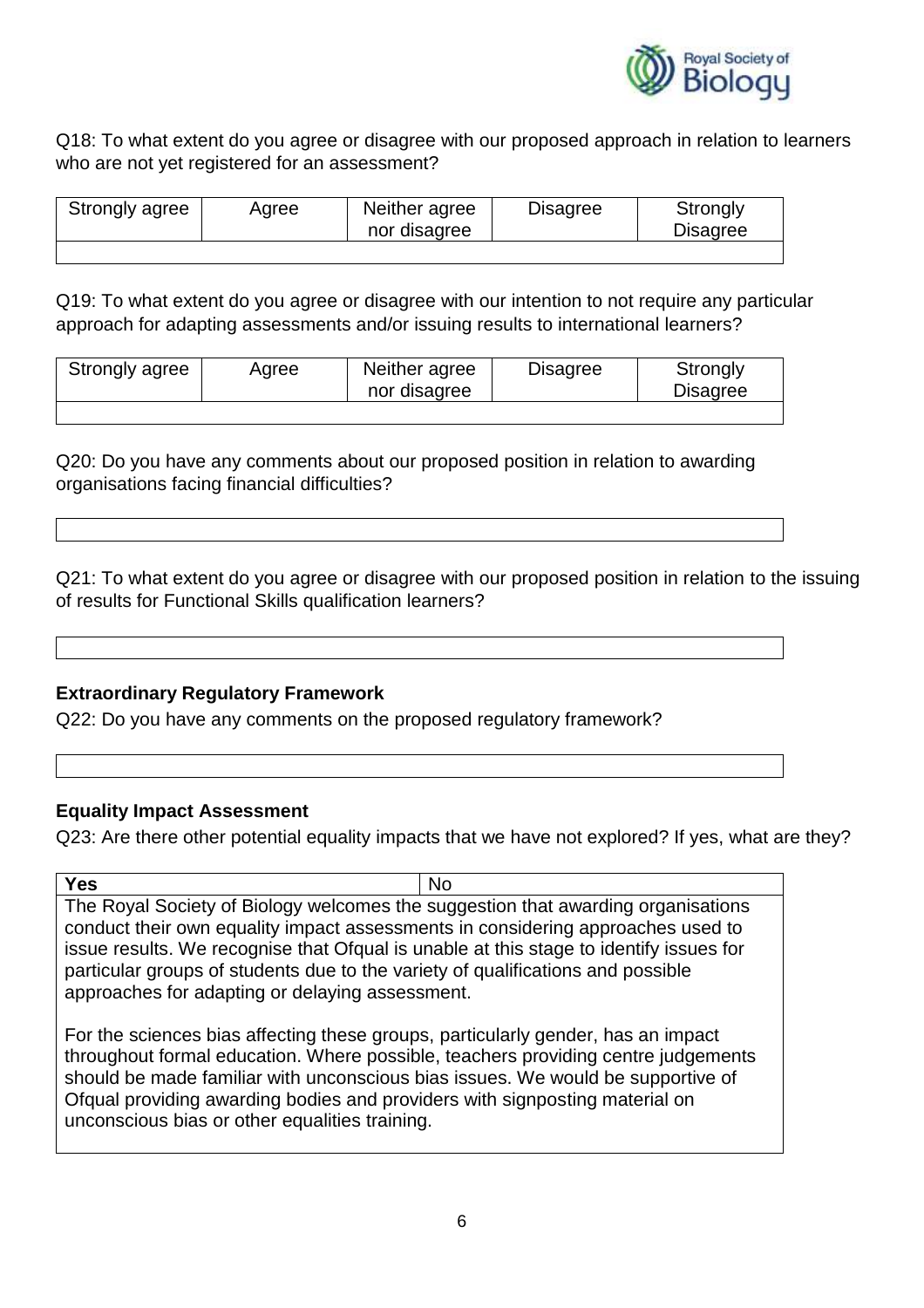

The Royal Society of Biology would further recommend that an equalities declaration is part of any data submission to the awarding bodies. This is in line with our recommendations for the exceptional arrangements for GCSEs and A levels.

Q24: Do you have any views on how any potential negative impacts on particular groups of students could be mitigated?

The Royal Society of Biology recommends:

A concise summary document distributed to students along with their award certificates in 2020 should be valuable to students, FE and HE institutions and future employers. While the aims of the exceptional arrangements are to award grades fairly and ensure the current cohort of students can progress appropriately, in a few months or years this detail will be forgotten while an employer or HEI admissions tutor may remember that there were exceptional arrangements in place.

Guidance provided to students at the time they receive their results would help them answer any questions they may face.

## **Regulatory Impact Assessment**

Q25: Are there any regulatory impacts, costs or benefits associated with the implementation of this framework that are not identified in this consultation? If yes, what are they?

**Yes** No The unknown percentage of students that may appeal their grades is of great uncertainty and could increase costs dramatically.

Q26: What additional costs do you expect you will incur through implementing this framework? Will you save any costs? When might these costs and savings occur? Please provide estimated figures where possible.

The Royal Society of Biology is not directly involved in delivering vocational and technical qualifications

Q27: Are there any additional or alternative approaches we could take to minimise the regulatory impact of our proposals?

Feedback

We want to write clearly and effectively, putting the reader first. How easy to read did you find this consultation?